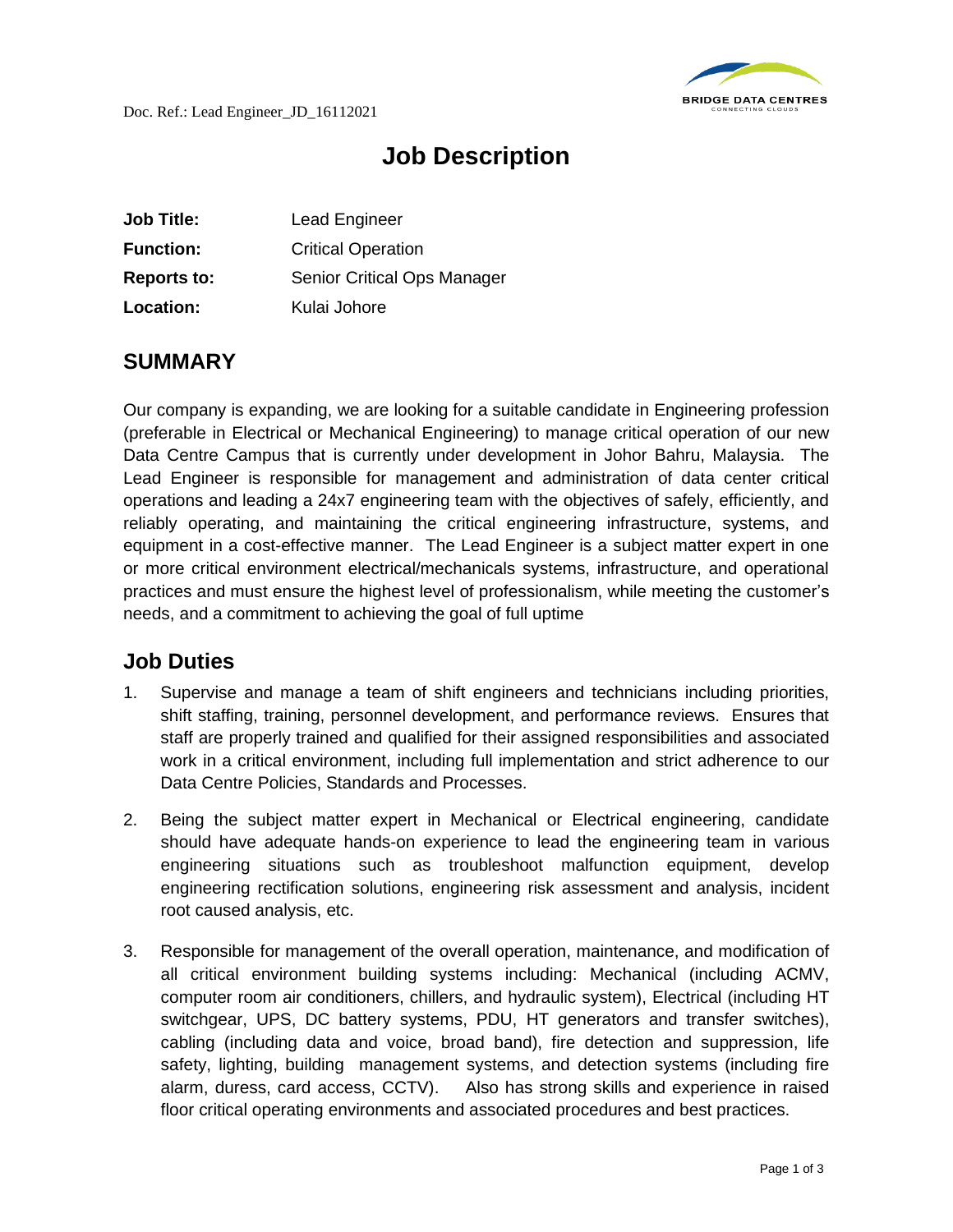

Doc. Ref.: Lead Engineer\_JD\_16112021

- 4. Manage to ensure customer's service level agreement are in compliance at all time, the SLA covers such as incident escalate to customer within 15 minutes upon reported to monitoring centre, written incident report issue within 24 hours, etc.
- 5. Develops, reviews, and approves fit-out and maintenance Change Control Application. Ensure proper implementations of Change Control Application or work method statement including LOTO (log out/tag out) required under Change Management Workflow Process for assigned facilities and systems.
- 6. Discuss with Critical Operations Manager for an appropriate maintenance strategy of your assign facility. Implementation of maintenance plan and objectives into a documented plan that includes preventive, predictive and corrective maintenance procedures.
- 7. Develop MOP, SOP and ERP after reviewing and have in depth understanding of the critical system/facilities under his/her management, implementation after approval from Manager.
- 8. Identify safety hazards within the critical environment, report and liaise with HSE Manager to remediate of such hazards to ensure that our coworkers and customers work in a safe environment. Work safety is a key area of focus such as ensuring engineering team put on proper PPE while carrying out their works and comply with safety work rules. Work closely with HSE Manager to implement, administer, and manage the safety training program.
- 9. Ensure that compliance of all regulatory laws and guidelines are met as they relate to the operation of the building's infrastructure and including work deliveries. Responsible for alerting your reporting manager or senior management of any discrepancies.
- 10. Develop routine annual maintenance plans and capital plans which would include planning for infra-structure upgrades, equipment replacements and building modifications to ensure the building's future capabilities are maintained.
- 11. Provide technical input and support to facility projects and modifications, including construction support, commissioning, and final acceptance, as applicable.
- 12. Ensure all records and compliance documentation for all function operations are maintained and up to date, including building drawings and single-lines as well as documentation mandated for the purpose of maintaining regulatory compliance with State or Local law.
- 13. Oversee maintenance vendor work delivery with good workmanship and performance. Meeting the maintain vendor supervisor or manager periodically (at least twice a year) to review performance.